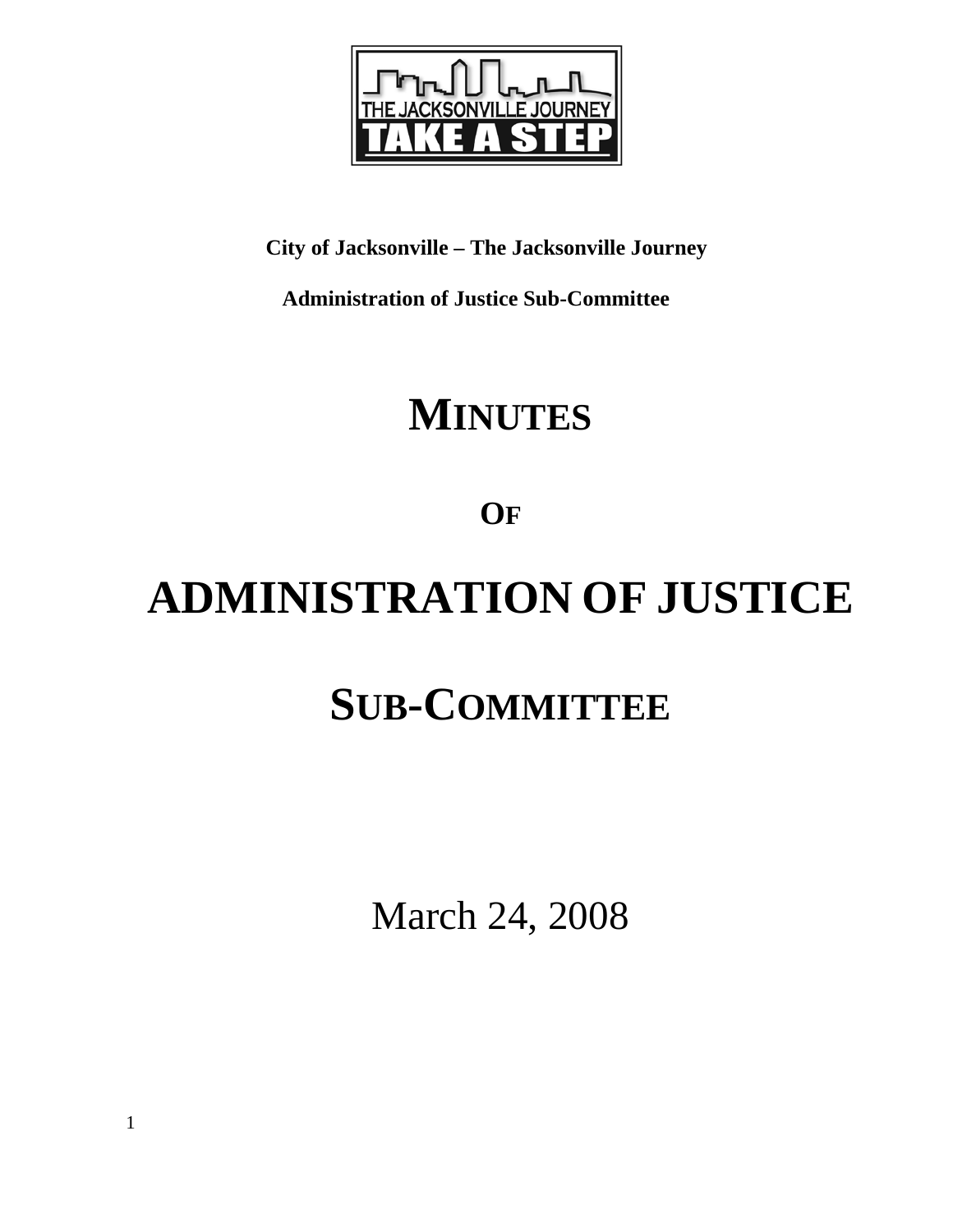#### **The Jacksonville Journey – Administration of Justice**

#### **Sub-Committee**

#### **March 24, 2008**

#### **4:15 p.m.**

**PROCEEDINGS before the Jacksonville Journey – Administration of Justice Sub-Committee taken on Monday, March 24, 2008, Edward Ball Building, 8th Floor – 214 N. Hogan Street, Jacksonville, Duval County, Florida commencing at approximately 4:15 p.m.** 

**Administration of Justice Sub-Committee** 

**John Jolly, Chair Frank Mackesy, Member Michael Weinstein, Member Howard Maltz, City of Jacksonville Staff Representative**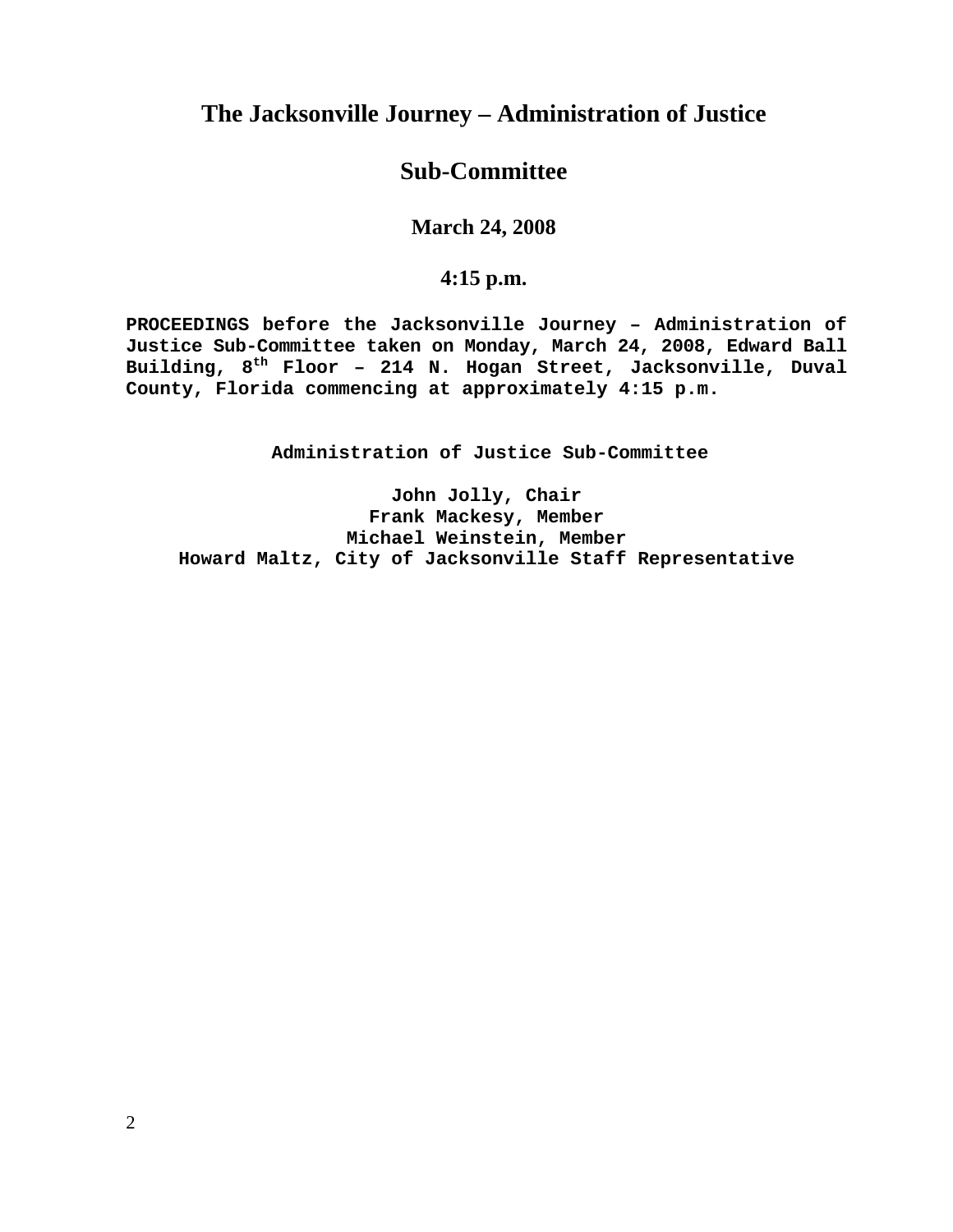#### **APPEARANCES**

#### **COMMITTEE CHAIR & MEMBERS:**

JOHN JOLLY, Chair FRANK MACKESY, Member

**ABSENT:**  MICHAEL WEINSTEIN, Member

**PROFESSIONAL STAFF:** HOWARD MATLZ, Office of General Counsel

**STAFF:**  RENEE STOLTZ

**ALSO IN ATTENDANCE:** STEVE PATTERSON, Florida Times Union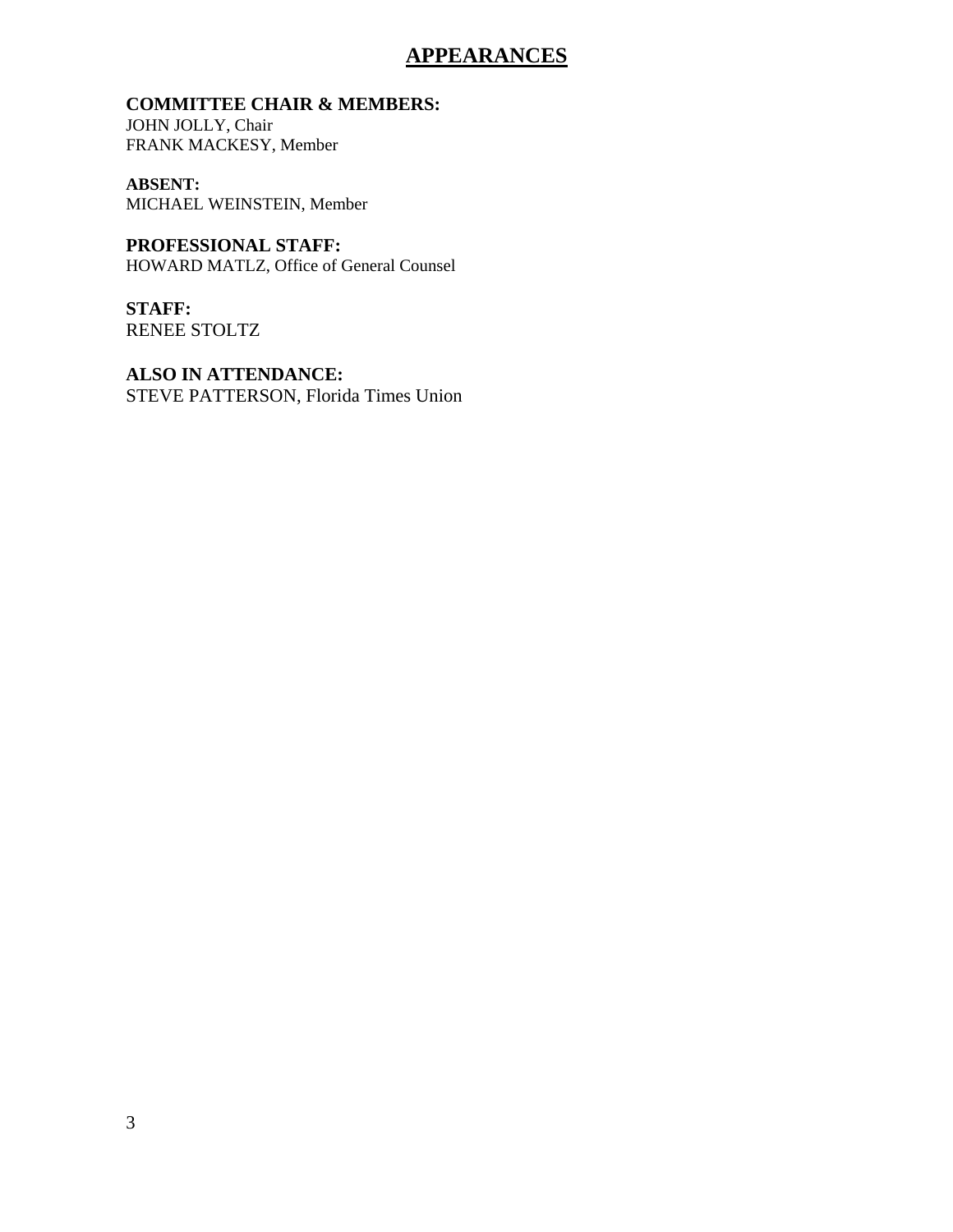March 24, 2008

Administration of Justice 4:15 p.m.

**Call to Order and Comments.** Chairman Jolly called the meeting to order at approximately 4:30 p.m.

1. Approval of Minutes. Mr. Mackesy moved to approve the minutes from the March 10, 2008 meeting, seconded by Mr. Jolly. Members present approved said minutes.

**2. Purpose of Meeting.** The meeting began and primarily consisted of an in-depth discussion of the content of the draft report.

Mr. Maltz initiated a discussion concerning the subcommittee's recommendation regarding accountability and transparency, and specifically the concept of creating and maintaining a website from which the general public could obtain up to date statistical information concerning the criminal justice system in Duval County. A discussion followed regarding how specific the recommendation should be. Additional discussion was held regarding current accessibility to statistical information from the various components of the criminal justice system in Duval County, i.e., the Jacksonville Sheriff's Office (JSO), the State Attorney's Office (SAO), and the Clerk of Court's Office. Specifically, the subcommittee found that obtaining statistical data from JSO was easily accomplished; however, obtaining respective statistical data from the SAO and Clerk of Court was not as easy. In light of that information, the members agreed that the accountability and transparency process must begin with

4